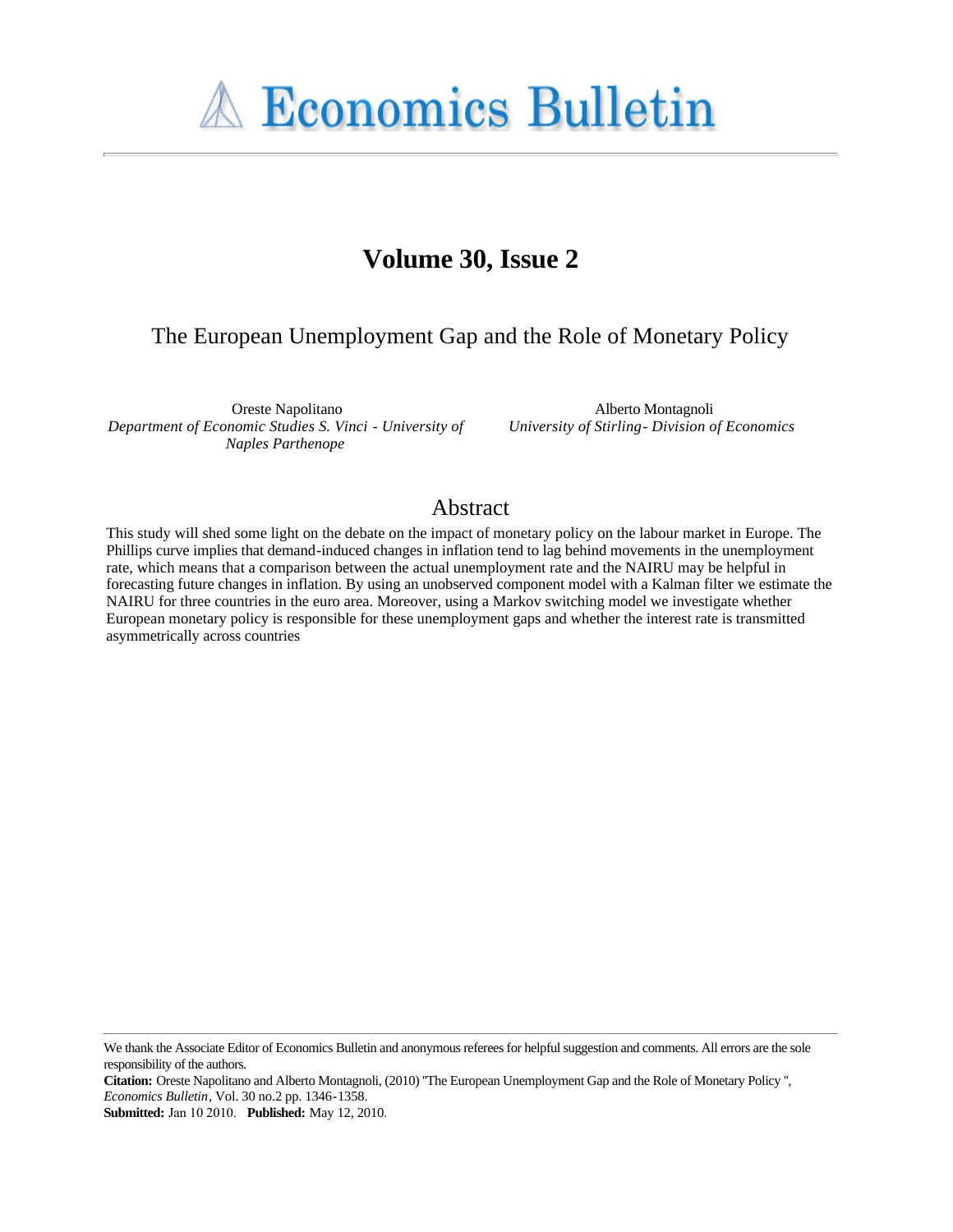#### **1 Introduction**

The last two decades have witnessed the primacy of monetary policy as the main tool used by policymakers in the stabilisation of inflation and output. Concurrently, commentators and analysts pay close attention to changes in policy rates in the belief that such changes, particularly unexpected changes, can influence the real economy. Reflecting these issues, greater attention has been paid to the qualitative and quantitative impact of monetary policy changes on output and asset markets but, less attention has been paid to the impact of monetary policy and the unemployment gap. The impact of any monetary change on the labour market is of great importance if we think that the Phillips curve implies that demandinduced changes in inflation tend to lag behind movements in the unemployment rate. This implies that a comparison between the actual unemployment rate and the NAIRU may be helpful in forecasting future changes in inflation.

This study will shed some light on the more general debate on the impact of monetary policy on the labour market in Europe. There are various policy lessons to be learnt if a significant and stable relationship between monetary policy and the NAIRU is found. First, by letting short-term interest rates deviate from a certain equilibrium level, the central bank may have a significant impact on output and subsequently, on unemployment. Second, in principle the European Central Bank is able to manage the policy for all the EMU countries. The question, however, arises whether the ECB chooses its policy in a context of countries that face divergent NAIRUs. In this case, the ECB's monetary policy will have an asymmetric impact on unemployment.

There are multiple aspects in our paper's contribution to the existing literature on the real effects of monetary policy. One of the major problems associated with the NAIRU is its unobservable nature; in the literature various statistical and theoretical techniques have been employed (see e.g. Turner *et al.* (2001)), however there is a substantial disagreement on which is the best technique to employ to measure the unemployment gap. We differentiate from the previous literature in attempting to measure the NAIRU in three European countries using an unobserved component model. This statistical technique allows us to measure our unobserved variable without depending on any theoretical assumption or on any *a priori* imposed restriction.

After having derived the unemployment gap, we assess the possibility of a non-linear relationship between three large EMU's countries labour markets and ECB's monetary policy. The non-linearity is modelled using a Markov-switching (MS) regime autoregressive model. We intend to investigate the empirical performance of the univariate MS models used to describe the switches between different economic regimes for the three EUM countries' NAIRU and, furthermore, extending these models to verify if the inclusion of monetary policy shock as an exogenous variable improves the ability of each specification to identify. Moreover, we investigate if the shocks are both, symmetric or asymmetric throughout the three large EUM countries. Hence, we study asymmetries using an extension of the Markov switching model described by Hamilton (1989).

We measure the persistence of each economic regime, as well as the ability of each MS model to detect the impact of monetary policy on three countries' unemployment gaps. Our empirical findings can be summarized as follows. First, the null hypothesis of linearity against the alternative of a MS specification is always rejected by the data. Second, the introduction of the monetary shock specifications is never rejected. Finally, models with exogenous shocks variables generally outperform the corresponding univariate specifications which exclude shocks from the analysis.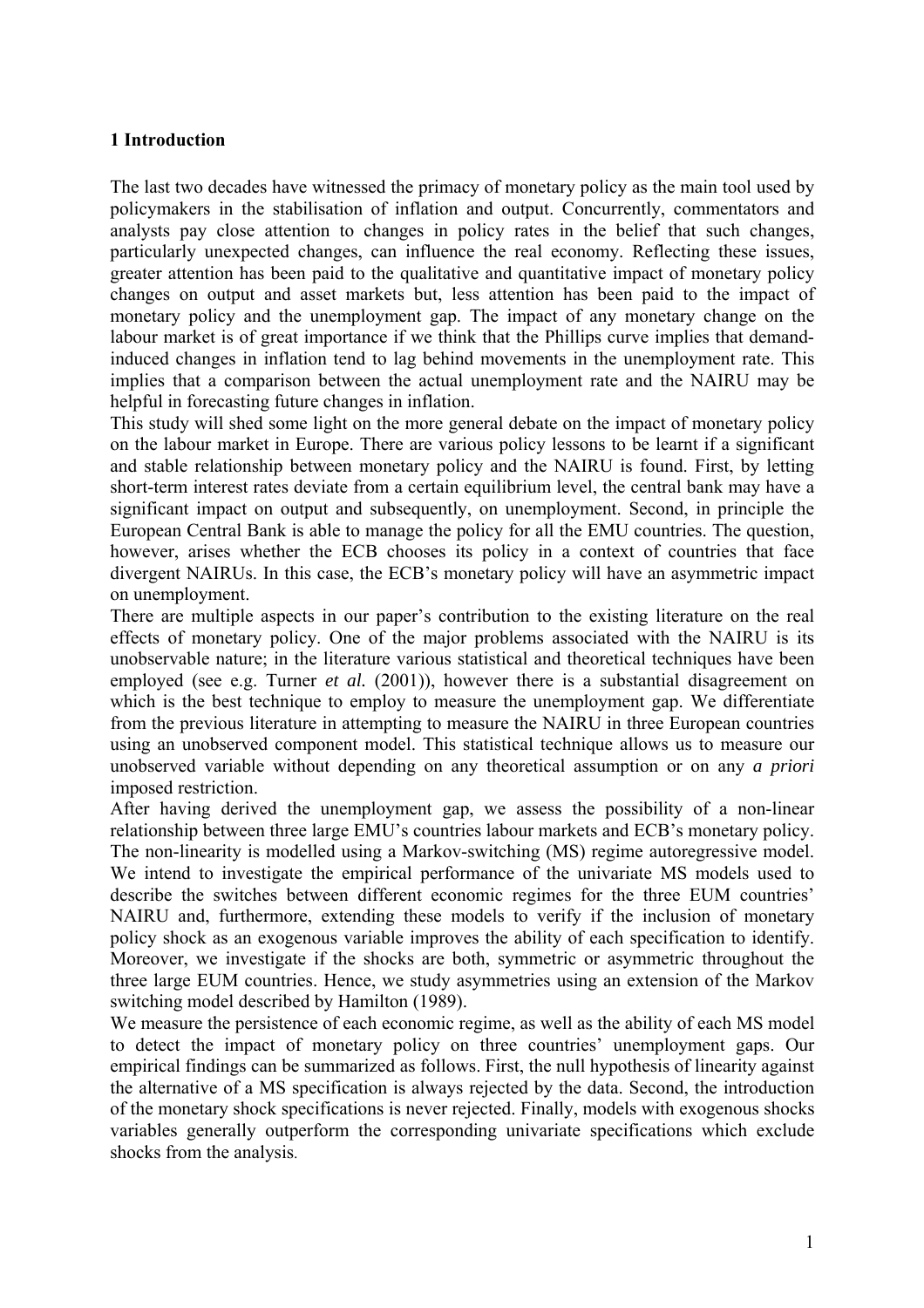In particular, asymmetries are supposed to exist where the estimated parameters of the alternative MS specifications are indicative of different regime-dependent responses of NAIRU. Most of the empirical studies which use an MS modelling approach focus almost exclusively on univariate models. Here we explicitly assess the dynamic impact of monetary policy changes on the movements of European NAIRU in the case of both an economic expansion and a recession. Furthermore we assess the impact of a change of risk-free interest rate on the unemployment gap.

The reminder of the paper is structured as follows. Section 2 briefly reviews the empirical literature on NAIRU, explains the methodology we use to measure the unemployment gap and presents the results obtained for the NAIRU in the three countries. Section 3 describes the MS framework and our model selection strategy and discusses the empirical findings obtained by using MS models. Section 4 concludes.

#### **2. Measuring the unemployment gap**

Following the standard economic analysis, the NAIRU is defined as the rate of unemployment consistent with a stable rate of inflation; which is, unemployment will tend to rise above its natural rate when inflation tends to fall. The well accepted theoretical consideration is, therefore, of a negative relationship between inflation and unemployment gap (i.e. downward sloping Phillips curve).

It is well known that the trade-off between inflation and unemployment is only temporary and cannot be systematically exploited by monetary policies aimed at permanently lowering the unemployment rate. However, the Phillips curve also implies that demand-induced changes in inflation tend to lag behind movements in the unemployment rate, which means that a comparison between the actual unemployment rate and the NAIRU may be helpful in forecasting future changes in inflation. If the NAIRU helps forecast future inflation, then it can be particularly important in an inflation targeting policy.

The great problem associated with the NAIRU is its unobservable nature. Labour market conditions, technological changes, demography, economic policy, are all factors that might have an impact on this variable.

Various econometric models have been employed in the literature to estimate the NAIRU. The two most common approaches are the "pure statistical method" and the "reduced form approach"<sup>1</sup>. The latter approach reflect the conventional wisdom of a stable inflationunemployment trade-off; the dynamic model consist of an expectation-augmented Phillips curve, where changes in inflation are explained by the unemployment gap (i.e. the actual unemployment minus the estimated NAIRU) plus some other exogenous variables introduced to control for supply shocks. The unobservable NAIRU is then assumed to follow some preferred structure; finally the model is estimated recursively by maximum likelihood. What is striking among these studies is the dissimilarities of the estimates obtained; Laubach (2001) employs various specifications, and although his results show a general imprecision of the estimates, more importantly, he shows how the level of the unemployment gap does not significantly affect inflation. Opposite results are obtained by Turner *et al.* (2001) for several OECD countries, and Batini and Greenslade (2006) for the UK. Given the similarities of the model estimated it is easy to infer that either the dataset used or the model used to define the NAIRU is unable to consistently capture the joint process of inflation and unemployment. Similar criticism of the NAIRU estimates is made by Staiger *et al.* (2001); they test for

 $\overline{a}$ 

<sup>&</sup>lt;sup>1</sup> See Turner *et al.* (2001) for a review of the literature.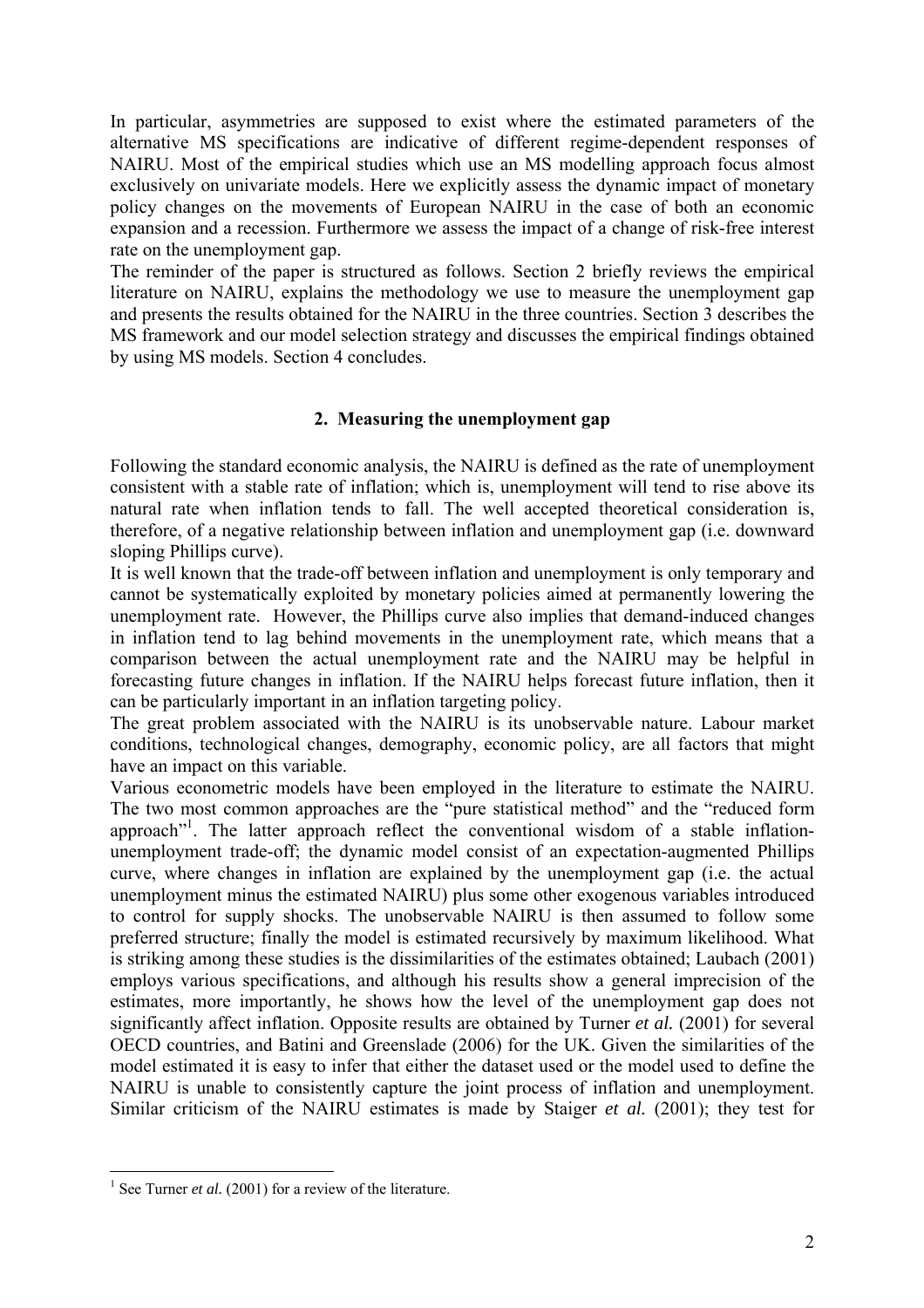various inflation measures and conclude that the NAIRU cannot be estimated with much precision.

One conclusion worth to note in Laubach's (2001, p.230) results is that when the NAIRU estimate using a bivariate model and it is assumed to follow an I(2) process it appears "to match low-frequency movements in the unemployment data rather well raising the question whether it is in fact only the unemployment data that determine the estimates, that is, whether there is still any relationship between the estimated unemployment gaps and changes in inflation as expressed by the Phillips relation".

Taking into account previous empirical works, and in the absence of a *superior* reduced form model to use in order to estimate the NAIRU, we use a pure statistical method to decompose the unemployment in a short-term and a long-term component. Thee NAIRU will then be defined as the long-term and less volatile component.

We define the unemployment series as:

*SR*  $Y_t = Y_t^{LR} + Y_t^{SR}$  (2.1)

Where the terms on the right hand side describe the long run component and the second the short term component, respectively. The former can then be further decomposed as:

$$
(1 - L)Y_t^{LR} = \mu_{t-1} + \varepsilon_t^{LR}
$$
  
(2.2)  

$$
(1 - L)\mu_{t-1} = \varepsilon_t^{\mu}
$$

The innovations  $(\varepsilon_t^{\mu}, \varepsilon_t^{LR})$  are white noises with variances  $\sigma^{\mu}$ , and  $\sigma^{LR}$ . The above formulation for the trend has the advantage of being very general; a deterministic trend can be obtained by removing both the error terms. At the same time we obtain a random walk plus drift if the variance of the innovation on the slope component is equal to zero (or fixed),  $\sigma^{\mu} = 0$ . In this case the trend becomes *I(1)* instead of *I(2)*. A smooth trend is obtained when  $\sigma^{LR} = 0$ . The short term component is modelled as an AR2 model:

$$
Y_t^{SR} = \sum_{j=1}^n \lambda_j Y_{t-j}^{SR} + \varepsilon_t^S
$$
 (2.3)

Where 
$$
\varepsilon_t^s
$$
 is  $(0, \sigma^s)$ 

The state-space model (2.1), (2.2) and (2.3) allows us to recover the NAIRU and derive the unemployment gap.

The model can be estimated using the Kalman filter algorithm as presented in Durbin and Koopman (2001).

The estimation is computed on the unemployment rate<sup>2</sup> for three European countries (France, Germany and Italy). The choice of the sample is essentially based on the need of including all the main events that have characterized government and monetary policies in the last few years: the seventies with the Bretton-Woods crisis, the eighties with the introduction of the European Monetary System (EMS), the nineties with the EMS's crisis and finally the introduction of the single currency. In light of this, for all the three countries the sample 1972:1 -2007:1

The results are presented in Figures 1-3, and Table I.

<sup>&</sup>lt;sup>2</sup> Data are from the IMF International Financial Statistics collected from DATASTREAM.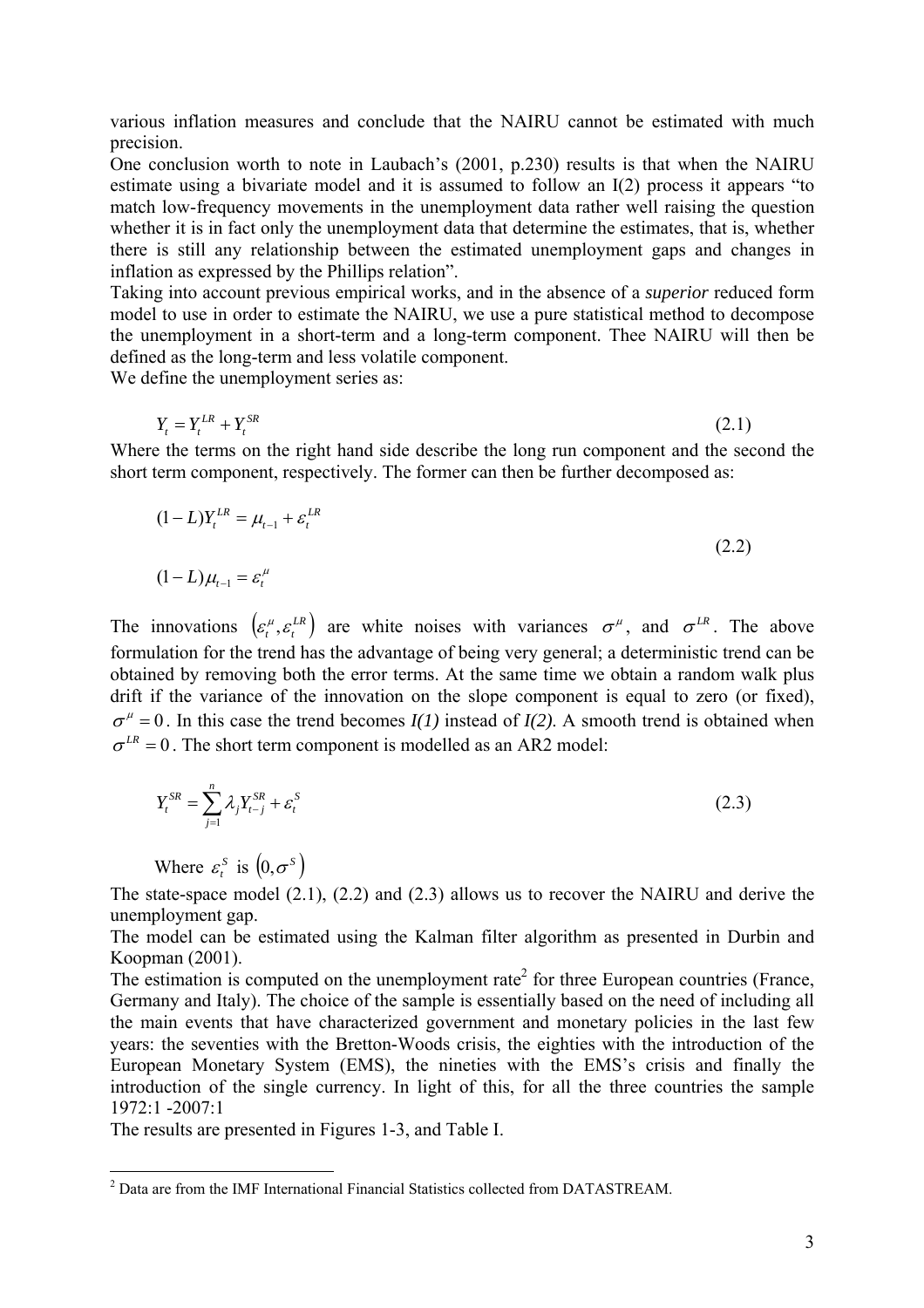|  |  | <b>Table I</b> The Kalman filter |  |
|--|--|----------------------------------|--|
|--|--|----------------------------------|--|

|                        | France                       | Germany    | <b>Italy</b> |  |
|------------------------|------------------------------|------------|--------------|--|
| AR1                    | 1.647                        | 1.728      | 0.9624       |  |
|                        | (0.0694)                     | (0.0588)   | (0.1291)     |  |
| AR <sub>2</sub>        | $-0.673$                     | $-0.761$   | $-0.0013$    |  |
|                        | (0.0656)                     | (0.0580)   | (0.1062)     |  |
| <b>Trend innov var</b> | $0.100E + 00$                | 3.738E-03  | 1.006E-02    |  |
| <b>Trend slope var</b> | 1.700E-04                    | 3.463E-05  | 3.899E-04    |  |
| Cycle innov var        | 2.301E-02                    | 2.339E-02  | 7.382E-02    |  |
|                        |                              |            |              |  |
| -2*log-likelihood      | $-109.0253$                  | $-81.3593$ | 60.8097      |  |
|                        | <b>Residuals diagnostics</b> |            |              |  |
| Ljung-Box stat.        | 2.0353                       | 2.5084     | 13.5329      |  |
| Q(4)                   | (0.7293)                     | (0.6431)   | (0.1089)     |  |

**Notes:** Values in parentesis for AR1 and AR2 refer to the standard error.

The Ljung-Box statistics is for a check of autocorrelation for the first four autocorrelations Value in parenthesis is the probability of accepting the hull hypothesis of no serial correlation.

#### **Figure 1: France Unemployment Gap**



**Figure 3: Italy Unemployment Gap** 



**Figure 2: Germany Unemployment Gap** 

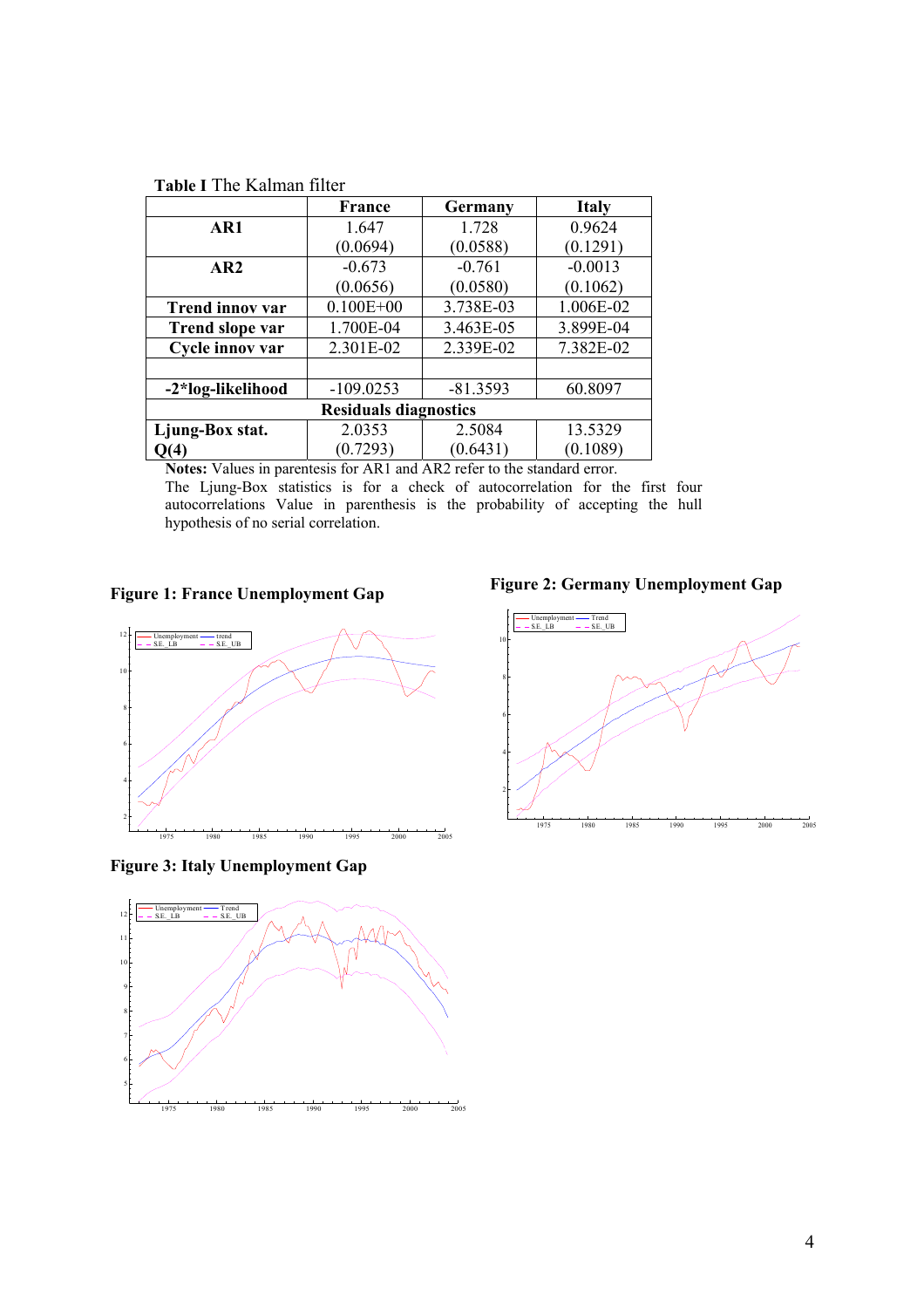The NAIRU estimates indicates that our statistical model seem to capture quite well the dynamic of the data. The Ljung-Box statistics for serial correlation accept the hypothesis that the residuals are randomly distributed.

For Germany and France there is a strong trend component, while for Italy the results follow the dynamic of unemployment with a negative shaped parabola. However, the results for Italy are surrounded by a much bigger uncertainty, and they are of difficult interpretation.

The estimates show that the unemployment gap is highly procyclical as suggested by economic theory; during period of economic expansion gap widens since the level of unemployment falls below its long-run rate, the opposite occurs following an economic downturn. Finally, according to these measures the

#### **3. Markov switching framework and the model**

There is mounting evidence that empirical models of many economic time series, particularly macroeconomic, are characterized by parameter instability (Staiger *et al.* 2001, Crosby and Olekalns 2002, Favero and Milani 2005). Using this notion, in this section we estimate the impact of the monetary policy changes on the unemployment gap (U-gap hereafter) allowing for regime switching in the dynamic of unemployment

We investigate the ability of Markov Switching model to capture asymmetric reactions of Ugap series to monetary policy stance under different states of the economy (expansion and recession). We define the U-gap series as:

$$
U_{i,t} = \phi_0 s_t + \phi_U, s_t U_{i,t-n} + \phi_{r,j} R_t + \varepsilon_t
$$
\n(3.1)

where  $U_{it}$  is the unemployment gap generates from equations  $(2.1)-(2.3)$  in section 2, where the subscript  $i=1,2,3$  indicates the three European counties.  $s_t$  is governed by an unobservable, discrete, first order Markov chain that can assume *k* values (states) and  $\varepsilon$ , is normally identically distributed,  $\varepsilon_t \sim i.i.d.N(0, \sigma_{st}^2)$  error term.  $R_t$  is the innovation in monetary policy<sup>3</sup>, it is a *(kx1)* vector that contains all the monetary policy innovations in which,  $r_{i,t}^{1-98}$  and  $r_{i,t}^{1-07}$ capture a negative change in the policy instrument before and after the introduction of the single currency, respectively and,  $r_{i,t}^{2-98}$  and  $r_{i,t}^{2-07}$  represent a positive change for the two sample periods.

Thus, the aim of this part is to establish whether a change in monetary policy ultimately results in an increase of the unemployment gap and, as final remark, whether the effects of monetary policy on labour markets are symmetric or asymmetric. That is, whether a monetary policy can have different impact in an expansion and a recession period across the three major European economies.

The introduction of Markov switching allows the coefficients φ*<sup>i</sup>* and φ*r* to switch between the two different states  $s_t = 0$  and  $s_t = 1$ . If our hypothesis that U-gap at times has specific effects is correct, the unobserved state variable  $s_t$  is a latent dummy variable taking values either 1 or 2, which indicates upward/downward phases. Nevertheless, we do not impose *a priori* neither different signs on the coefficients nor force the process to switch into the other regime at a certain time. The only restriction we impose is that there are two different regimes, while everything else is determined from the data in the estimation.

 $\overline{a}$ 

<sup>&</sup>lt;sup>3</sup> A change in monetary policy is defined as the first difference of the call money interest rate as reported by the International Financial Statistics, IMF.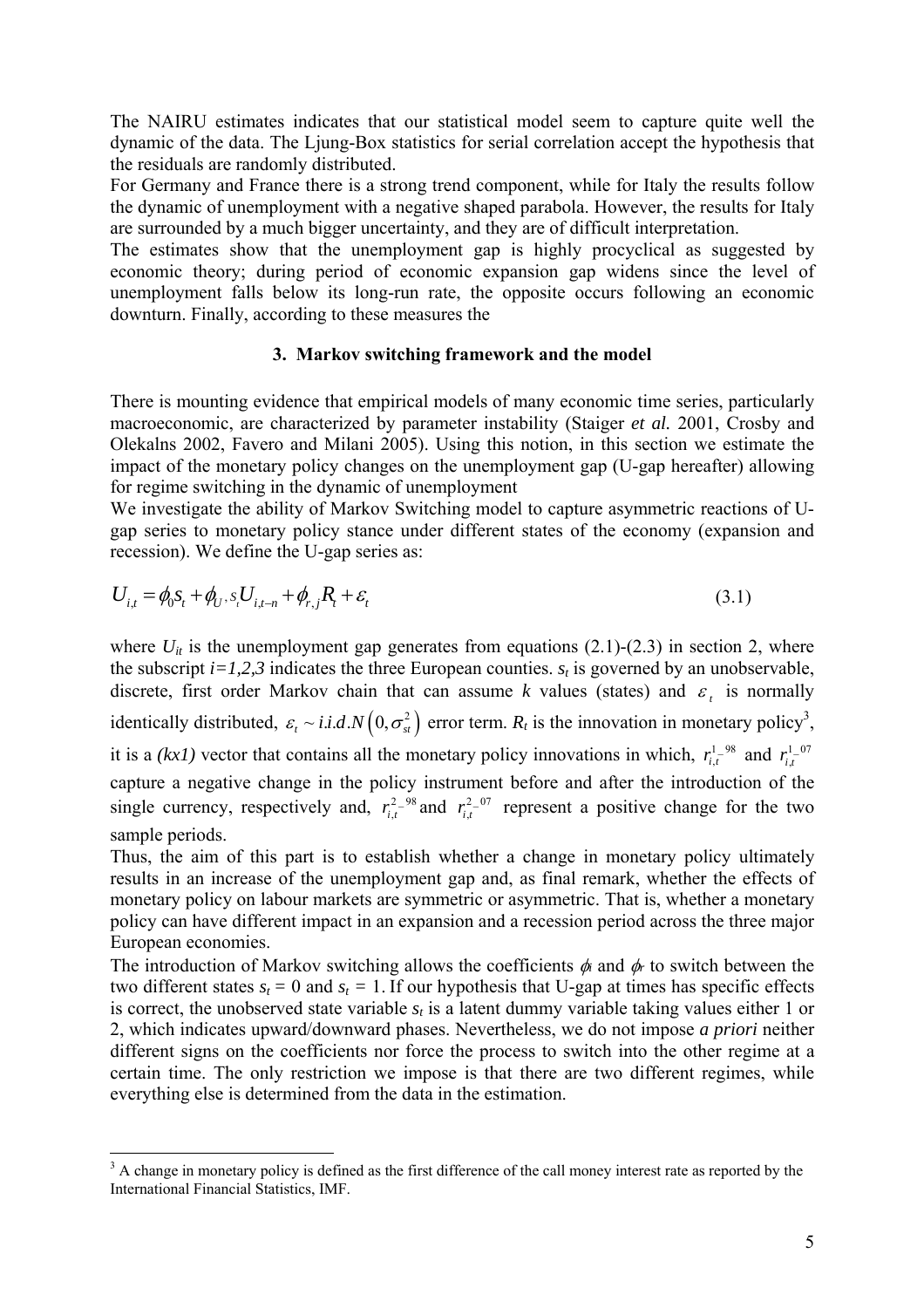#### **3 Empirical results**

We first estimate the model without multiple equilibria using ordinary least squares, in order to test a purely linear model<sup>4</sup>. The results provide strong evidence in favour of a two state regime-switching specification. The explanatory powers of the linear models seem to be poor. Some coefficients do not have the expected signs and are statistically not significant. In Table II, the relation improves when the model is estimated taking into account an additional state.

The second relevant issue is how to determine the number of states required by each model to be an adequate characterisation of the observed data. Our empirical procedure follows Psaradakis and Spagnolo (2003), who suggest selecting the number of regimes using Akaike Information Criterion (AIC hereafter). $5\degree$  Using Monte Carlo experiments they show that selection procedure based on AIC are generally successful in choosing the correct dimension. The values reported indicate that a switching model is preferred for all the three countries<sup>6</sup>.

The coefficient  $\phi_{r,l}$  indicates how the U-gap responds to the impact of monetary policy innovation during a recession. On the other hand, the coefficient  $\phi_r$ <sub>2</sub> can be interpreted as the monetary policy effect on U-gap in an expansionary phase.

Figures 4-5 plot the smoothing probability of state 1 using estimation of equation 3.1. Simply taking 0.5 as the cut-off value for State 1 and 2; hence, the period with smoothing probabilities greater than 0.5 are associated to an expansionary regime while, periods with smoothing probabilities less than 0.5 are related to a recessionary regimes. In most cases, the smoothing probabilities estimated from U-gap suggest consistent periods of recession and expansion phases for the three countries.



**Figure 4. Smoothed probabilities Pre-EMU** 

 $\frac{4}{\pi}$  These results are available from the authors upon request.

<sup>&</sup>lt;sup>5</sup> We compute the value of the AIC for the linear models and the corresponding Markov switching models.

<sup>&</sup>lt;sup>6</sup> The AIC values for linearity versus two-states Markov switching model are: (-45.27) and (-51.28) for Italy; (-43.12) and (-74.96) for Germany; (-71.91) and (-73.85) for France.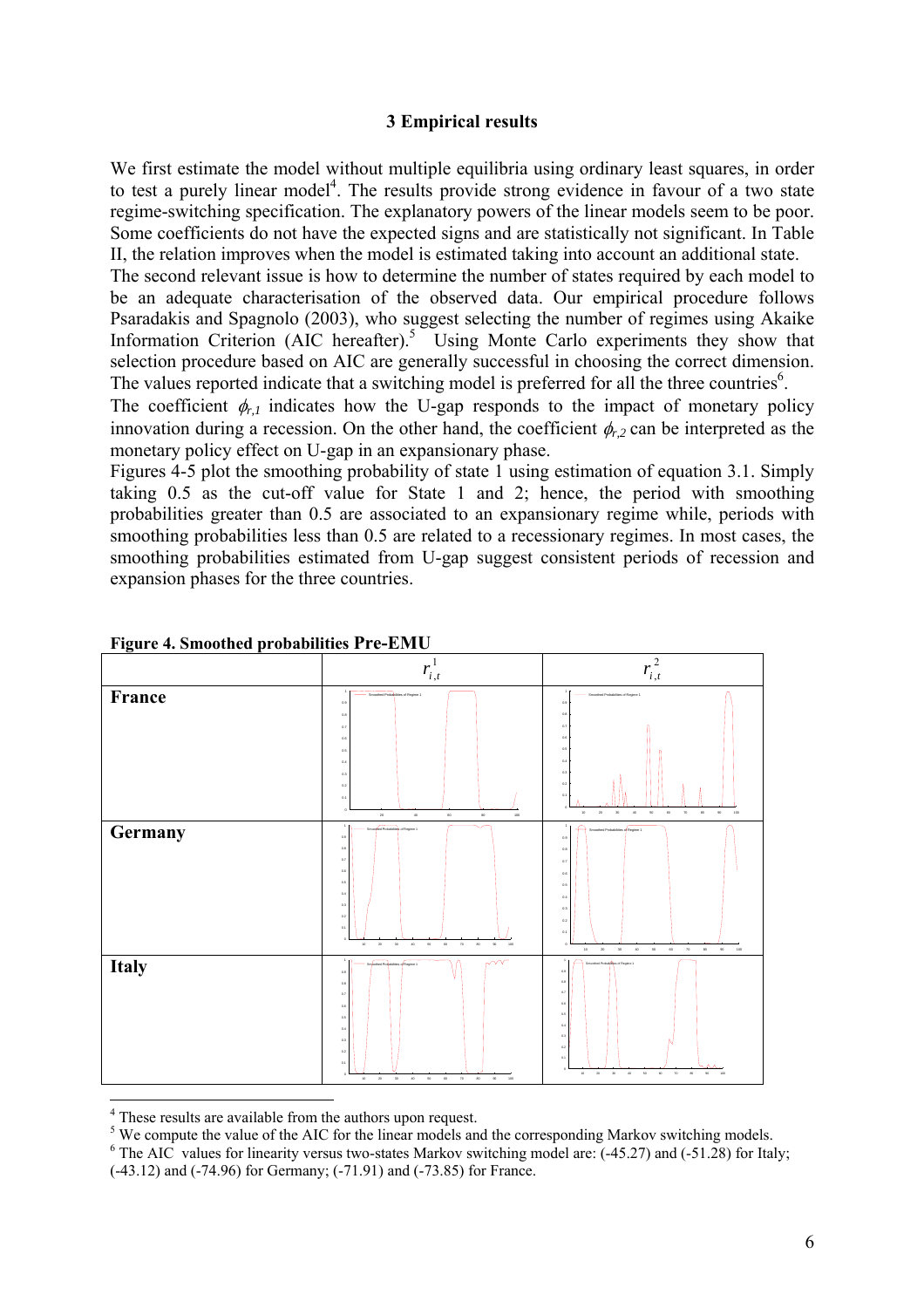| Markov                |                        |                  | <b>Italy</b>     |                       |                  |                             | Germany          |                  |                  |                  | France                 |                        |
|-----------------------|------------------------|------------------|------------------|-----------------------|------------------|-----------------------------|------------------|------------------|------------------|------------------|------------------------|------------------------|
| <b>Parameter</b>      | Pre-                   | Post-EMU         | Pre-             | Post-EMU              | Pre-             | Post-                       | Pre-             | Post-            | Pre-             | Post-            | Pre-                   | Post-EMU               |
|                       | <b>EMU</b>             |                  | <b>EMU</b>       |                       | <b>EMU</b>       | <b>EMU</b>                  | <b>EMU</b>       | <b>EMU</b>       | <b>EMU</b>       | <b>EMU</b>       | <b>EMU</b>             |                        |
|                       | $r_{i,t}^{1-98}$       | $r_{i,t}^{1-07}$ | $r_{i,t}^{2-98}$ | $r_{i,t}^{2-07}$      | $r_{i,t}^{1-98}$ | $r_{i,t}^{\overline{1-07}}$ | $r_{i,t}^{2-98}$ | $r_{i,t}^{2-07}$ | $r_{i,t}^{1-98}$ | $r_{i,t}^{1-07}$ | $r_{i,t}^{2-98}$       | $r_{i,t}^{2-07}$       |
| $\phi_{0,1}$          | 0.5139                 | $0.1658*$        | $-0.616**$       | $0.3166$ <sup>*</sup> | $-0.297**$       | $-0.889*$                   | 1.4570           | $-1.007**$       | $-0.5557*$       | $-0.844**$       | $-0.112**$             | $-0.4264**$            |
| $\phi_{0,2}$          | $-0.3569*$             | $-0.4012$        | 0.427            | $-0.2236**$           | 1.0607           | 0.2314                      | $0.0562**$       | 0.2301           | $0.9215*$        | $-0.372**$       | 1.1074                 | $-0.5955$ <sup>*</sup> |
| $\phi_{\mathrm{U},1}$ | $-0.085**$             | $-0.1264*$       | $-0.0032$        | $-0.0554**$           | $-0.113**$       | $-0.5458*$                  | $-0.1149*$       | $-0.044**$       | $-0.051**$       | $-0.117**$       | $-0.027**$             | $-0.0613$              |
| $\Phi_{\text{U},2}$   | $-0.0472$ <sup>*</sup> | $-0.0399**$      | $-0.0225*$       | $-0.0976*$            | $-0.029**$       | $-0.359**$                  | $-0.0708*$       | $-0.0027*$       | $-0.03**$        | $-0.0356*$       | $-0.015**$             | $-0.0984**$            |
| $\Phi_{r,1(1-98)}$    | $-0.0479*$             |                  |                  |                       | $-0.233**$       |                             |                  |                  | $-0.5863*$       |                  |                        |                        |
| $\Phi_{r,2(1-98)}$    | $-1.0626*$             |                  |                  |                       | $0.7822**$       |                             |                  |                  | $0.2738**$       |                  |                        |                        |
| $\Phi_{r,1(1-07)}$    |                        | $-1.9011**$      |                  |                       |                  | $-0.4069*$                  |                  |                  |                  | $-0.291**$       |                        |                        |
| $\Phi_{r,2(1-07)}$    |                        | 2.6839**         |                  |                       |                  | $0.8531*$                   |                  |                  |                  | $0.9542**$       |                        |                        |
| $\Phi_{r,1(2-98)}$    |                        |                  | $-0.2845*$       |                       |                  |                             | $-0.999**$       |                  |                  |                  | $-0.081**$             |                        |
| $\Phi_{r,2(2-98)}$    |                        |                  | $-0.2059*$       |                       |                  |                             | 0.8929*          |                  |                  |                  | $-0.3108$ <sup>*</sup> |                        |
| $\Phi_{r,1(2-07)}$    |                        |                  |                  | $-0.2772**$           |                  |                             |                  | $-0.219**$       |                  |                  |                        | $-0.4395**$            |
| $\Phi_{r,2(2-07)}$    |                        |                  |                  | $0.7148**$            |                  |                             |                  | 1.4759**         |                  |                  |                        | $1.5177**$             |
|                       |                        |                  |                  |                       |                  |                             |                  |                  |                  |                  |                        |                        |
| $p_{11}$              | 0.95                   | 0.83             | 0.88             | 0.94                  | 0.95             | 0.91                        | 0.93             | 0.87             | 0.92             | 0.97             | 0.96                   | 0.95                   |
| $\mathbf{p}_{22}$     | 0.87                   | 0.84             | 0.95             | 0.95                  | 0.94             | 0.96                        | 0.95             | 0.96             | 0.97             | 0.95             | 0.97                   | 0.97                   |
| $\sigma^2_{SI}$       | 0.405                  | 0.154            | 0.503            | 0.145                 | 0.724            | 0.379                       | 0.570            | 0.274            | 0.349            | 0.259            | 0.521                  | 0.105                  |
| $\sigma^2_{S2}$       | 0.427                  | 0.286            | 0.392            | 0.289                 | 0.567            | 0.196                       | 0.667            | 0.254            | 0.542            | 0.109            | 0.379                  | 0.106                  |
| Log-likelihood        | $-67.53$               | $-6.51$          | $-69.14$         | $-3.87$               | $-109.92$        | $-8.716$                    | $-106.96$        | $-8.345$         | $-83.37$         | $-21.19$         | $-70.81$               | $-19.75$               |
| <b>AIC</b>            | $-75.53$               | $-14.51$         | $-77.15$         | $-11.86$              | $-117.91$        | $-16.72$                    | $-114.96$        | $-16.34$         | $-91.36$         | $-29.20$         | $-78.81$               | $-27.76$               |

**Table II: Estimates of Regime Switching Model for three European unemployment gaps and Monetary Policy Innovations** 

♦significant at the 0.10 level; \*significant at the 0.05 level; \*\*significant at the 0.01 level .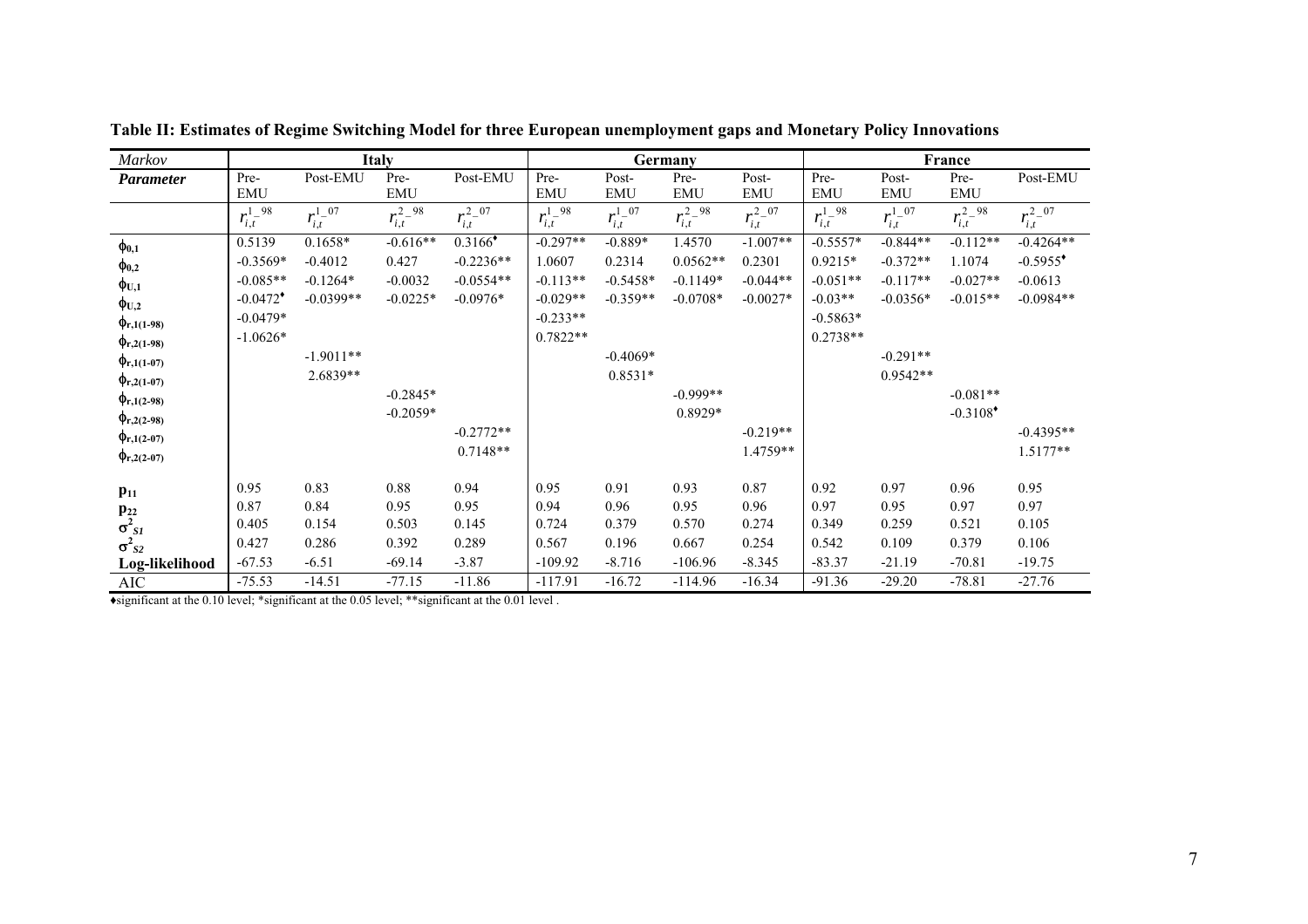Since we are interested in identify the effects of tight and loose monetary policy, we construct two monetary policy innovation variables. The first one  $r_{i,t}^1$  refers to negative changes in monetary policy (loose monetary policy), while the second one  $r_{i,t}^2$  refers to positive changes in monetary policy (tight monetary policy).





This historical pattern of regime changes suggests that recession or expansion regime for the three EMU countries can be substantially divided into two main groups each one related to the duration of the single regime. The regime duration can play an important rule for central bank monetary policy implications.

The smoothed probabilities are conditional on all available gaps and the same maximum likelihood estimates. The main thing to notice about the probabilities is that, for Germany and France unemployment gaps, there are seemingly periodic 3–6-year regime shifts (state 1 or 2) during the entire sample. While for Italy there are also regime shifts (from state 1 to 2) in the same period but they come at much less regular intervals 1-3 years. These results are presented in Table III.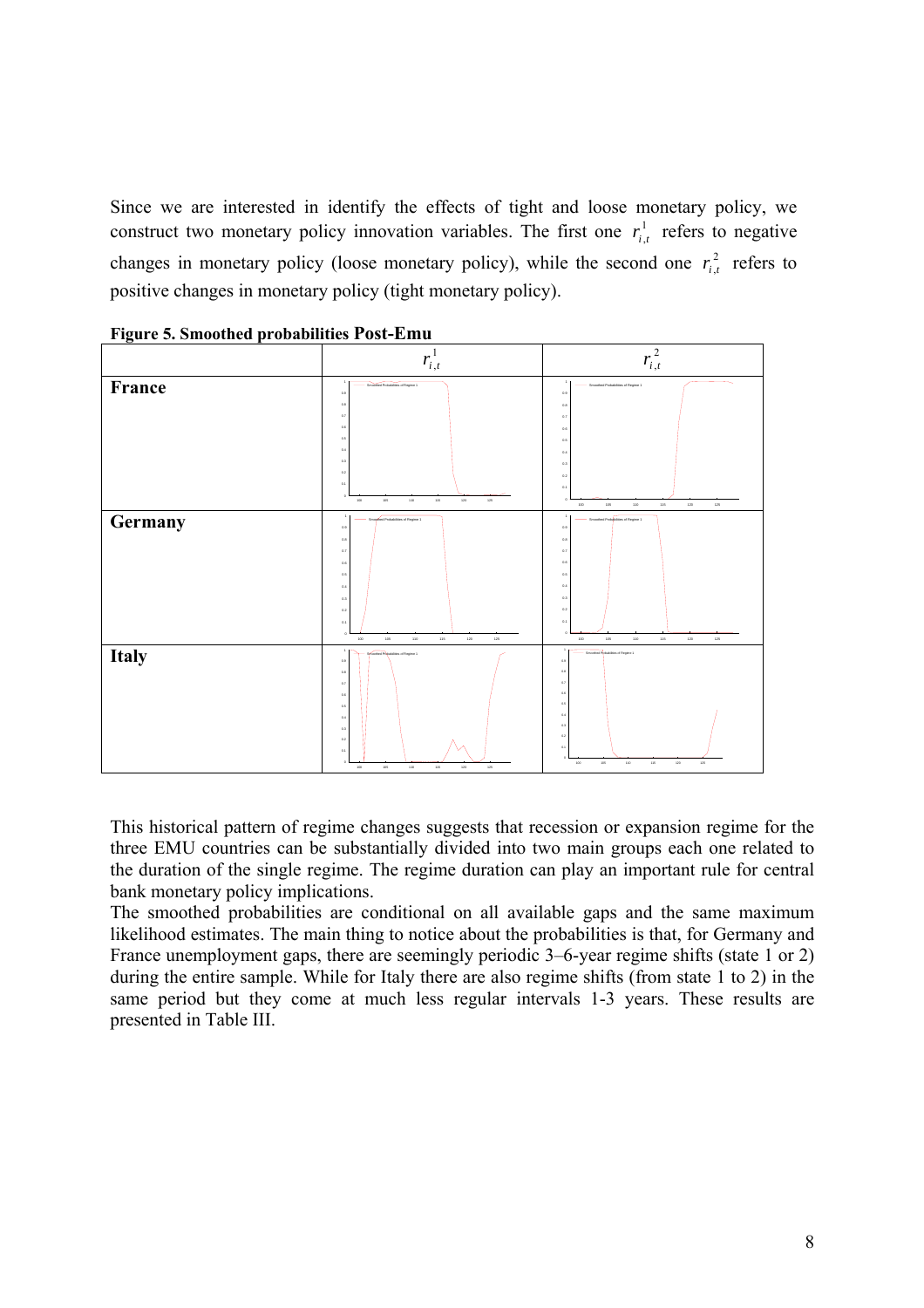**Table III Conditional of being in state one or two, the expected duration of a typical "Positive U-Gap" and "Negative U-Gap".** 

| <b>Duration</b>                               | <b>Italy</b> | <b>France</b> | Germany | Average<br><b>Duration</b> |
|-----------------------------------------------|--------------|---------------|---------|----------------------------|
| Positive U-Gap<br>State 1<br>$[1/(1-p_{11})]$ | 719          | 14 49         | 12.19   | 11.29                      |
| Negative U-Gap<br>State 2<br>$[1/(1-p_{22})]$ | 34.48        | 26.31         | 30.30   | 30.36                      |

Furthermore, for the three countries analyzed the results show that a positive monetary policy innovation increases unemployment gap. An economic interpretation of this statement could be that a positive increase in the aggregate demand generates a positive, but temporary, increase in the demand for labour; this pushes the unemployment rate above the NAIRU, actual GDP above its potential, resulting in a positive output gap. As a consequence, there is a tendency to increase the wage rate which is then transmitted into higher costs for the firms and, therefore, higher prices for consumers' goods and services; and the central bank raises the short-term interest rate. This process does not happen immediately, changes in the firms' costs of productions take time to work their way into changes at the macro level. If we accept these steps, then, changes in monetary policy stance should be positively linked with the Ugap. More specifically, a positive relationship between policy changes and U-gap implies an unemployment rate above its long run rate and/or negative supply shocks or expectation of higher inflation (Batini and Greenslade, 2006)

Table II shows different signs of  $\phi_{r,1}$  and  $\phi_{r,2}$ , before and after the EMU, for Italy, Germany and France. For state one, all the countries have the expected signs and are statistically significant at the usual confidence intervals. The indication is that during a recessionary phase an increase in the interest rate reduces the unemployment gap. For the second state of the economy, we note a positive sign for the three countries when the post EMU is taken while for Italy and France when the pre EMU is taken the coefficients have negative signs. Hence there is an indicator that during an expansionary period, a positive change in monetary policy tends to decrease the unemployment gap.

|                     | <b>Italy</b>                                      |                                                   |  |  |  |  |
|---------------------|---------------------------------------------------|---------------------------------------------------|--|--|--|--|
|                     | $r_{i}^{\perp}$                                   | $r_{i,t}^2$                                       |  |  |  |  |
| Pre-EMU             | $ \varphi_{r,2}^{1-98}  <  \varphi_{r,1}^{1-98} $ | $ \varphi_{r,2}^{2-98}  >  \varphi_{r,1}^{2-98} $ |  |  |  |  |
| Post-<br><b>EMU</b> | $ \varphi_{r,2}^{1-07}  <  \varphi_{r,1}^{1-07} $ | $ \varphi_{r,2}^{2-07}  <  \varphi_{r,1}^{2-07} $ |  |  |  |  |
|                     |                                                   | <b>France</b>                                     |  |  |  |  |
|                     | $r_{i,t}^1$                                       | $r_{i,t}^2$                                       |  |  |  |  |
| Pre-EMU             | $ \varphi_{r,2}^{1-98}  >  \varphi_{r,1}^{1-98} $ | $ \varphi_{r,2}^{2-98}  <  \varphi_{r,1}^{2-98} $ |  |  |  |  |
| Post-<br>EMU        | $ \varphi_{r,2}^{1-07}  <  \varphi_{r,1}^{1-07} $ | $ \varphi_{r,2}^{2-07}  <  \varphi_{r,1}^{2-07} $ |  |  |  |  |

Table IV Asymmetric effects of policy innovation on the U-gap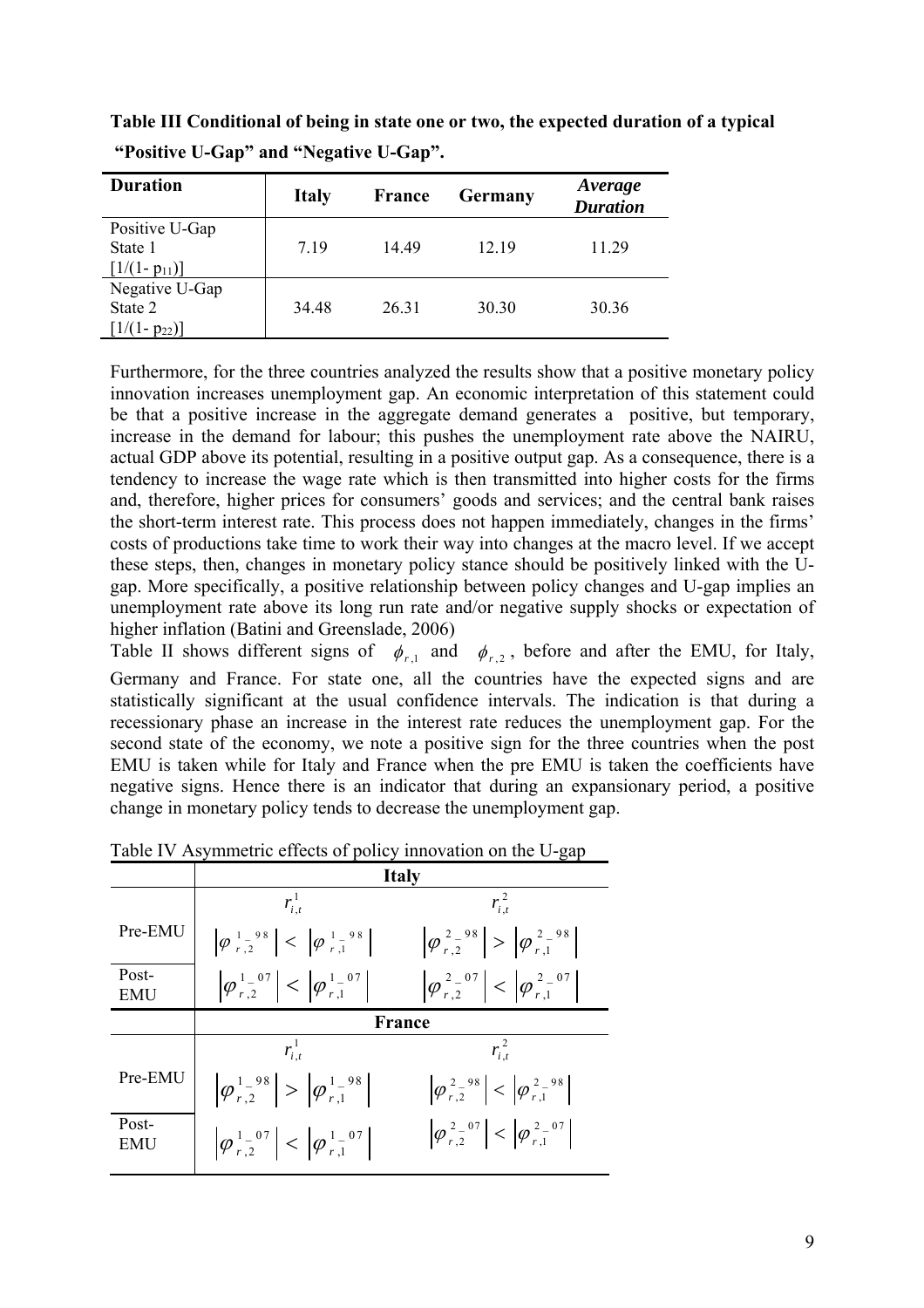|              | Germany                                           |                                                   |  |  |  |
|--------------|---------------------------------------------------|---------------------------------------------------|--|--|--|
|              |                                                   |                                                   |  |  |  |
| Pre-EMU      | $ \varphi_{r,2}^{1-98}  <  \varphi_{r,1}^{1-98} $ | $ \varphi_{r,2}^{2-98}  >  \varphi_{r,1}^{2-98} $ |  |  |  |
| Post-<br>EMU | $ \varphi_{r,2}^{1-07}  <  \varphi_{r,1}^{1-07} $ | $ \varphi_{r,2}^{2-07}  <  \varphi_{r,1}^{2-07} $ |  |  |  |

The variance of the two states ( $\sigma_{1t}^2$  and  $\sigma_{2t}^2$ ) changes from country to country. In particular, it is worth noting that for all countries, the variances of state one and two are smaller for the post-EMU than for the pre-EMU.

Finally, we have to look at the possible asymmetric effects of policy innovation on the U-gap for the three EMU countries. The asymmetric effects of monetary policy come out in the estimations since we have  $|\phi_{r,2}| \neq |\phi_{r,1}|$ . From table IV it is also discernible that the asymmetric effect were different before and after the EMU process.

In particular, in the post EMU phase, for the all countries  $|\varphi_{r_1}| < |\varphi_{r_2}|$  holds. This implies that changes in monetary policy instrument have a stronger impact during expansionary phases.

Moreover, if the ECB follows a contractionary monetary policy then the effect on the U-gap returns to its long run trend (NAIRU) will be lengthier and larger during a recession. On the other hand, following the same policy, the effect of the ECB policy on two EMU countries will be smaller in expansionary periods. The results suggest that monetary policy is not neutral, at least in the short run and, there is some role for anticipated ECB monetary policy to affect the real sectors but that this role will also have asymmetric impacts on each single EMU country's business cycle.

Although the direction of the response to a change in the risk free interest rate is similar, with few exceptions, the magnitude is substantially different in both periods.

This is in line with the results from other empirical studies. In particular, the results obtained by Kakes and Pattanaik 2000, Peersman and Smets 2001 (using VAR methodology) and Maria-Dolores R. 2002 (using Markov switching model). It is beyond the scope of this paper to investigate the causes of these differences, but we can suggest few working hypothesis. Firstly, the labour market is intrinsically different in the three economies under consideration. For example, as noted in Calmfors and Driffill (1988) labour market concentration has an impact on the misery index<sup>7</sup>.

Another cause of the problem could be the different fiscal system which is not harmonised across countries. At the same time, the lack of synchronization of fiscal policy across the European member states could worse these differences $\delta$ .

 $\overline{a}$ 

 $7$  The misery index is the sum of the unemployment rate and the inflation rate.

 $8$  For a discussion of the effect of different fiscal policies in a monetary union see De Grawue (2005)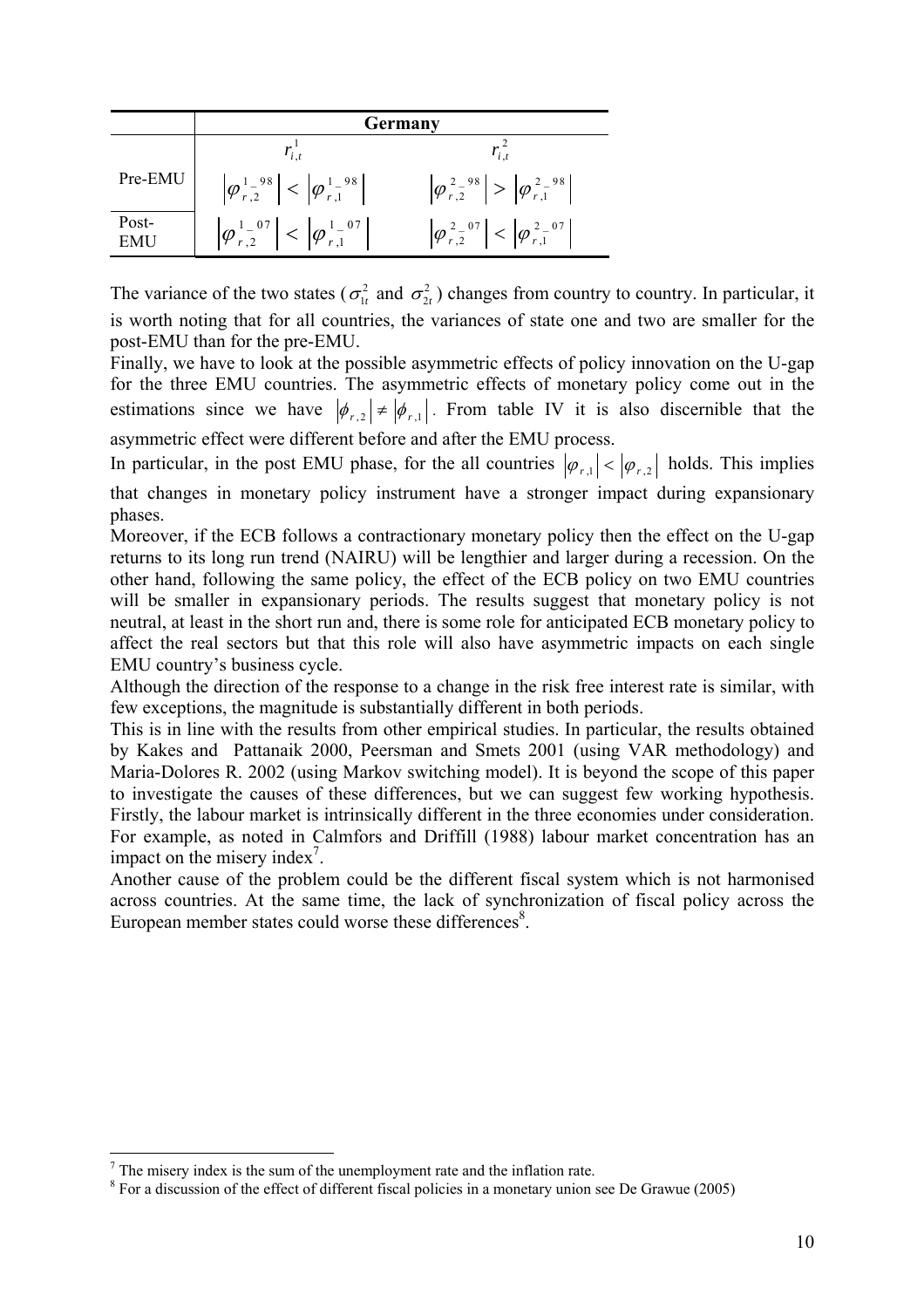#### **5. Conclusions**

In the last few years a number of empirical works have tried to assess the impact of the euro and more specifically the impact that the single monetary policy has had on the economies of the member states. In this paper we have approach the problem looking at the unemployment gap and how it has reacted to changes in monetary policy.

We started our analysis using a pure statistical model to decompose the unemployment in a short-term and a long-term component. This allowed us to derive the unemployment gap.

In the second part of the paper we employed a Markov-switching model to see how our dependent variable has reacted to changes in monetary policy. We made use of two policy variables. First we use a policy shock calculated as a residual from a Taylor rule, and then we use a change in risk free interest rate. We have shown that in both cases there is asymmetry of response across the three countries. Moreover, our results indicate that the cross sectional differences in the magnitude of the change in unemployment gap following a monetary policy variation has not been reduced after the introduction of the single central bank.

#### **References**

Batini, N., and J. Greenslade, (2006). "Measuring the UK short-run NAIRU" *Oxford Economic Papers.*2006; 58: 28-49.

Calmfors, L. and J. Driffill (1988), "Bargaining structure, corporatism and macroeconomic performance", *Economic Policy*, 6, 12-61.

Crosby, M, and N. Olekalns, "Inflation, Unemployment and the NAIRU in Australia", *Australian Economic Review*, Volume 31 Issue 2, Pages 117 – 129**,** Dec 2002

Durbin, J. and S.J. Koopman, (2001), "Time Series Analysis by State Space Methods", *Oxford Statistical Science Series*, Oxford.

Favero, C. A. and F. Milani, (2005) "Parameter Instability, Model Uncertainty and the Choice of Monetary Policy," *Topics in Macroeconomics*, Vol. 5 : Iss. 1, Article 4.

Hamilton, J. D, (1989), "A New Approach to the Economic Analysis of Nonstationary Time Series and the Business Cycle", *Econometrica, Vol. 57 (2).* 

Kakes, J. and S. Pattanaik, (2002), "The transmission of monetary shocks in the euro area: a VAR analysis based on euro-wide data", *MEB Series* (discontinued) 2000-2, Netherlands Central Bank, Monetary and Economic Policy Department.

Laubach, T. (2001) "Measuring the NAIRU: Evidence from seven economies", *The Review of Economics and Statistics.* 83(2). pp. 218-231.